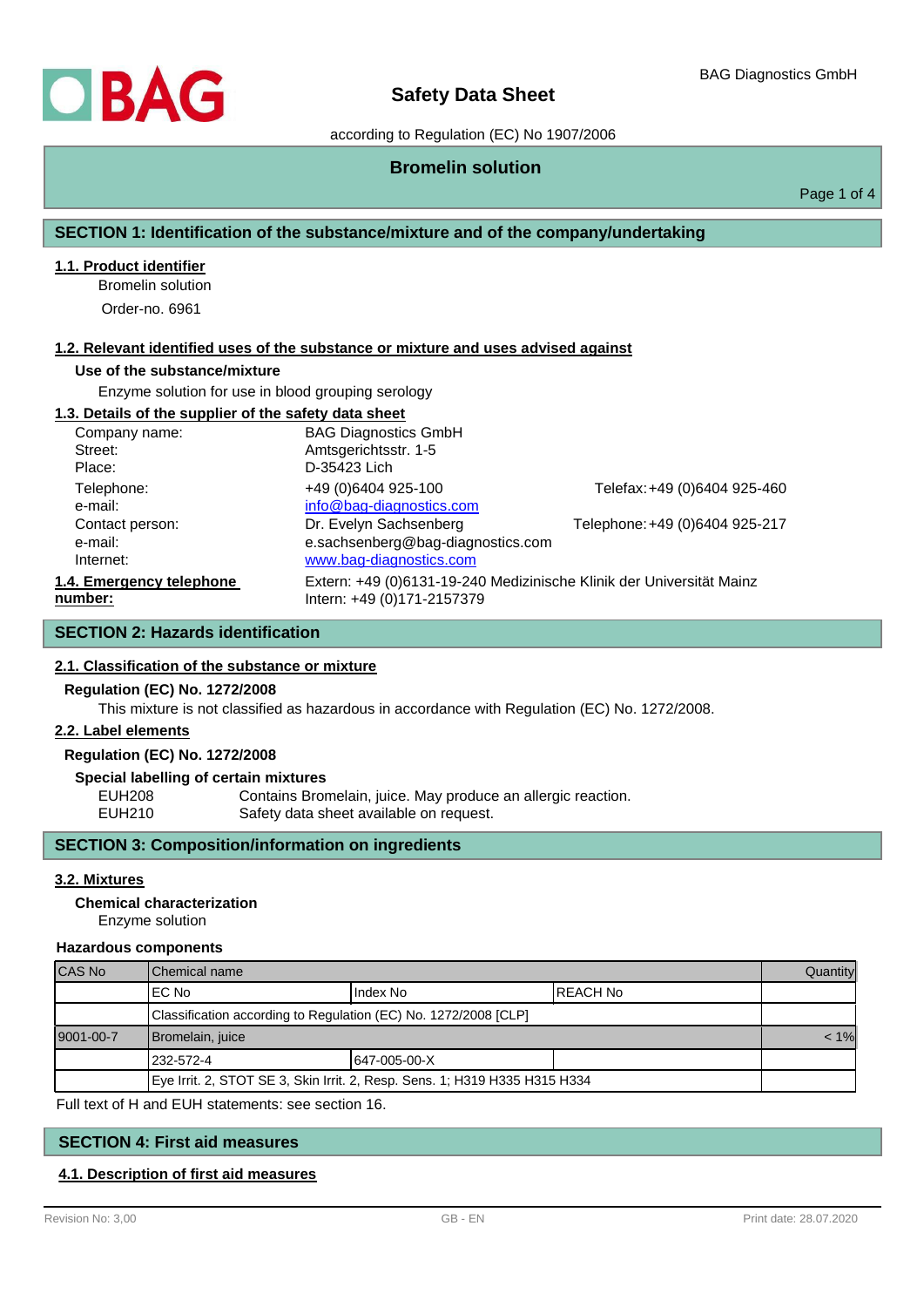

according to Regulation (EC) No 1907/2006

## **Bromelin solution**

Page 2 of 4

# **After inhalation**

Not applicable

## **After contact with skin**

Wipe off affected area and flush with plenty of soap and water.

#### **After contact with eyes**

Immediately flush eyes with plenty of water the eyelids open.

#### **After ingestion**

Rinse mouth and drink plenty of water. In case of indisposition seek medical advice.

## **SECTION 5: Firefighting measures**

## **5.1. Extinguishing media**

## **Suitable extinguishing media**

Select according to surrounding materials.

## **5.2. Special hazards arising from the substance or mixture**

None

## **SECTION 6: Accidental release measures**

#### **6.1. Personal precautions, protective equipment and emergency procedures**

Avoid skin and eye contact.

For personal protective equipment see heading 8.

## **6.3. Methods and material for containment and cleaning up**

Collect spilled product with absorbing material (paper towels, cellulose), remove for disposal. Wipe the area until clean and dry.

## **SECTION 7: Handling and storage**

## **7.1. Precautions for safe handling**

## **Advice on safe handling**

For In-Vitro-Diagnostic Use according to the instructions for use. Treatment as potentially infectious.

## **7.2. Conditions for safe storage, including any incompatibilities**

#### **Requirements for storage rooms and vessels**

Store in tightly closed containers at 2....8°C.

## **SECTION 8: Exposure controls/personal protection**

## **8.1. Control parameters**

#### **8.2. Exposure controls**

#### **Protective and hygiene measures**

The usual safety rules and precautionary measures for handling chemical and potentially infectious material must be adhered to. Protective work clothing should be worn. Do not eat or drink while working with the product. After working with the product, disinfect hands, wash hands carefully and remove protective work clothing.

**Eye/face protection**

Not necessary

#### **Hand protection**

Disposable laboratory gloves

**Respiratory protection**

Not necessary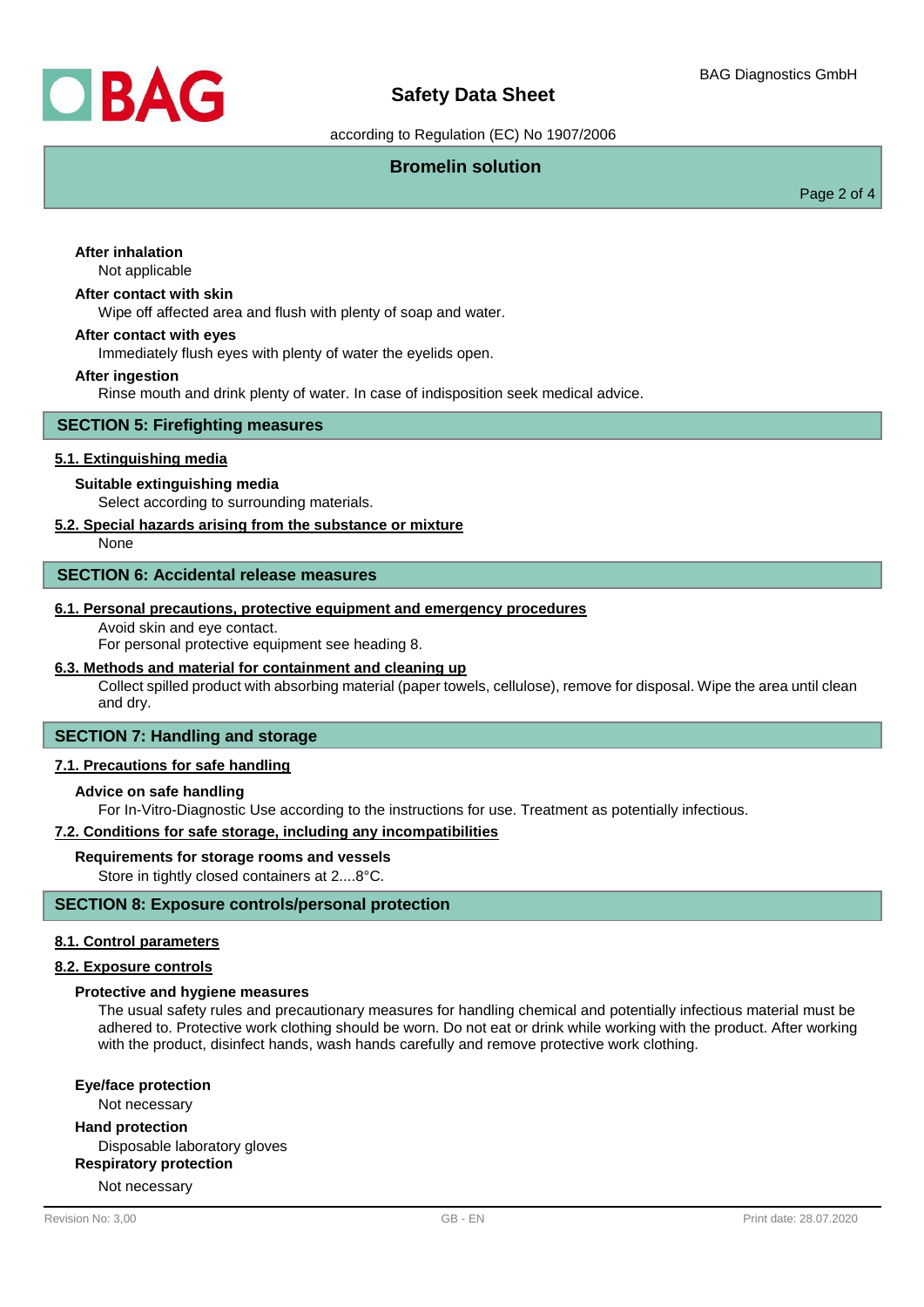

## according to Regulation (EC) No 1907/2006

## **Bromelin solution**

Page 3 of 4

## **SECTION 9: Physical and chemical properties**

### **9.1. Information on basic physical and chemical properties**

| Physical state:<br>Colour:<br>Odour:     | liquid<br>clear<br>odourless |                |                    |
|------------------------------------------|------------------------------|----------------|--------------------|
|                                          |                              |                | <b>Test method</b> |
| pH-Value (at 25 °C):                     |                              | $4.0 - 4.5$    |                    |
| Changes in the physical state            |                              |                |                    |
| Initial boiling point and boiling range: |                              | 100 °C         |                    |
| Flash point:                             |                              | not applicable |                    |
| Lower explosion limits:                  |                              | not applicable |                    |
| Density:                                 |                              | not available  |                    |

#### **SECTION 10: Stability and reactivity**

#### **10.4. Conditions to avoid**

Store below 2° C and/or above 8° C. Fire and excessive heat. Freezing and thawing may decompose the product.

#### **10.5. Incompatible materials**

Lead and Copper salt

#### **10.6. Hazardous decomposition products**

Sodium azide when heated to decomposition liberates nitrogen gas and sodium, which is explosive.

#### **SECTION 11: Toxicological information**

#### **11.1. Information on toxicological effects**

#### **Acute toxicity**

Toxicological dates for the products are not available. The product is classified according to Regulation (EC) No. 1272/2008 as not hazardous product.

#### **Further information**

Nevertheless the product should be handled with the usual caution whilst handling biological products.

## **SECTION 12: Ecological information**

#### **12.1. Toxicity**

Data regarding ecological effects of this product are not available. If handled and use appropriately, ecological problems are not expected to occur.

## **SECTION 13: Disposal considerations**

#### **13.1. Waste treatment methods**

#### **Advice on disposal**

In case there are residues to be disposed of (the quantities involved may only be a few Milliliters), these should be placed in disinfectant solution before disposal.

#### **Contaminated packaging**

Disposal is to be made in accordance with official local regulations. Uncontaminated and completely emptied packaging may be treated as domestic waste or recycling.

#### **SECTION 14: Transport information**